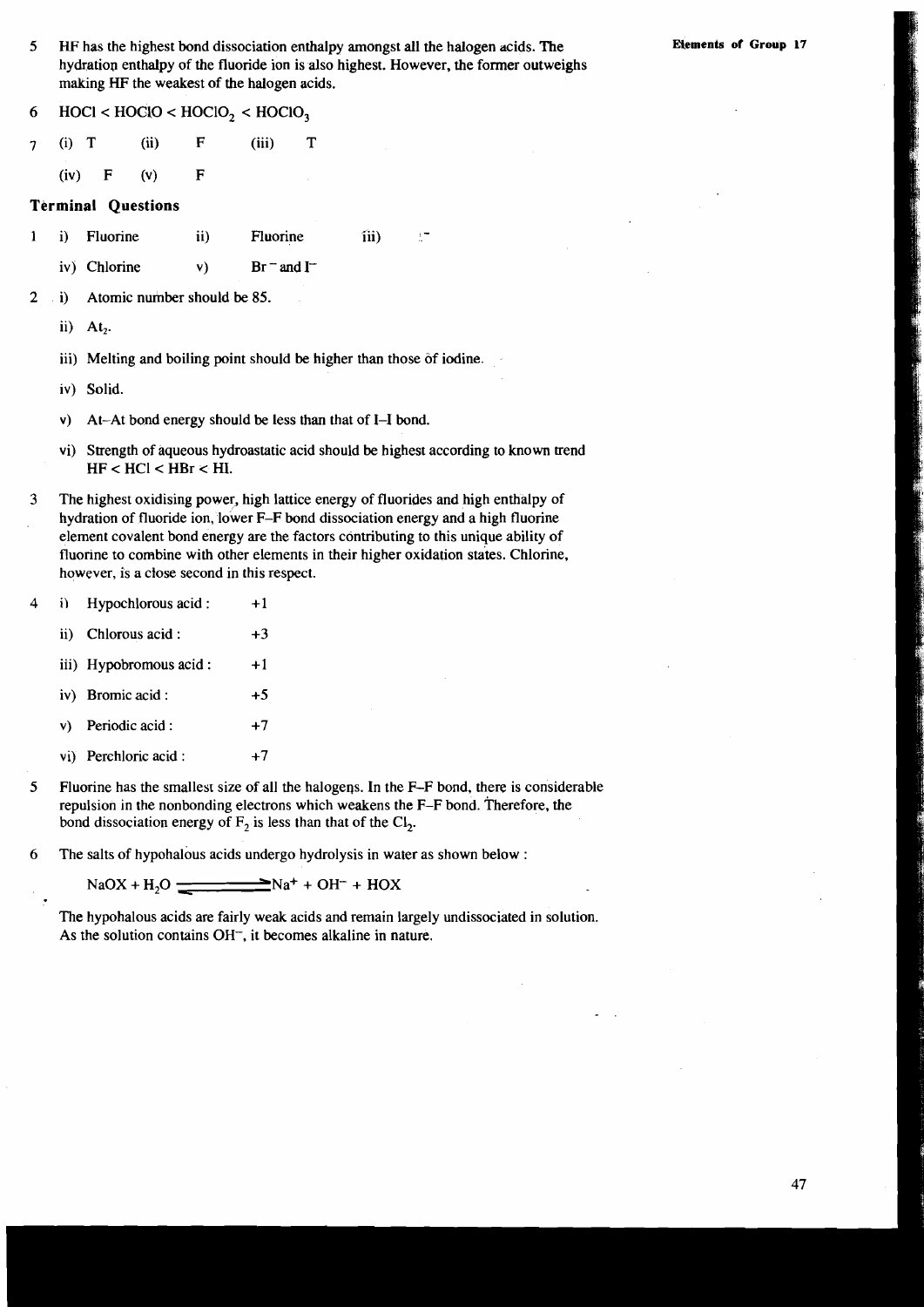# **UNIT 11 ELEMENTS OF GROUP 18**

## **Structure**

- $11.1$ Intioduction
- **Objectives**
- 11.2 Discovery of Noble Gases
	- **Position of Noble Gases in the Periodic Table**
- $11.3$ Occurrence, Isolation and Uses of Noble Gases
- $11.4$ General Characteristics
- $11.5$ Compounds of Noble Gases **Compounds of Xenon Clathrates of Noble Gases Structure and Bonding in Xenon Compounds. Structure of Noble Gas Compounds and VSEPR Theory**
- 11.6 Summary
- $117$ Terminal Questions '
- 11.8 Answers

## **11.1 INTRODUCTION**

In the preceding unit, you have learnt about the chemistry of a group of highly reactive elements, viz., the halogens. This unit deals with the chemistry of a group of elements which were considered to be rather inert till recently. These elements are helium, neon, argon, krypton, xenon and radon. These elements constitute Group 18 of the modem periodic table. If you compare Mendeleev's periodic table of 187 1 with the modem periodic table, you will see that it is remarkably similar in its coverage to the modem periodic table, with the exception that the Group 18 is missing. Elements of Group 18 were not known at that time and have been discovered only about a hundred years back. Since these elements have very low reactivity, they were called inert. However, the term inert is no longer applicable to the group as a whole, as the heavier elements of this group form compounds and, thus, are not inert. These elements have also been called the rare gases, but as argon forms nearly 1% of the atomsphere, and the gases can be readily isolated by the fractional distillation of liquid air at low temperatures, this name is also not very appropriate. They are now called the noble gases by analogy with the noble metals, like gold and platinum which are not very reactive. The unique chemical inertness of the noble gases is well reflected in the history of their discovery which was followed by a long gap of a few decades before xenon could be made to combine with only the most electronegative elements, fluorine and oxygen. In this unit you will study the discovery, isolation, uses, general characteristics and the compounds of noble gases.

#### **Objectives**

After studying this unit, you should be able to :

- describe the discovery of noble gases,
- discuss their electronic configuration and position in the periodic table,
- enumerate the properties of the noble gases and their uses, and
- describe the important compounds of the noble gases, particuiariy xenon, especially the bonding in these compounds.

## **11.2 DISCOVERY OF NOBLE GASES**

The story of the discovery and investigation of the noble gases is one of the most brilliant and interesting chapters in the history of science. Their discovery can be traced back to 1785, when Henry Cavendish investigated the composition of air. He mixed excess oxygen with air and then passed electric sparks through the mixture. The oxides of nitrogen, thus formed, were removed by dissolving in alkali solution and the excess of oxygen was removed with potassium sulphite. The residual gas, which was always left behind, was neither nitrogen nor oxygen. It did not form more than  $1/120$ th part of the original volume of air. Time was not

a a compositor de la compositor de la compositor de la compositor de la compositor de la compositor de la comp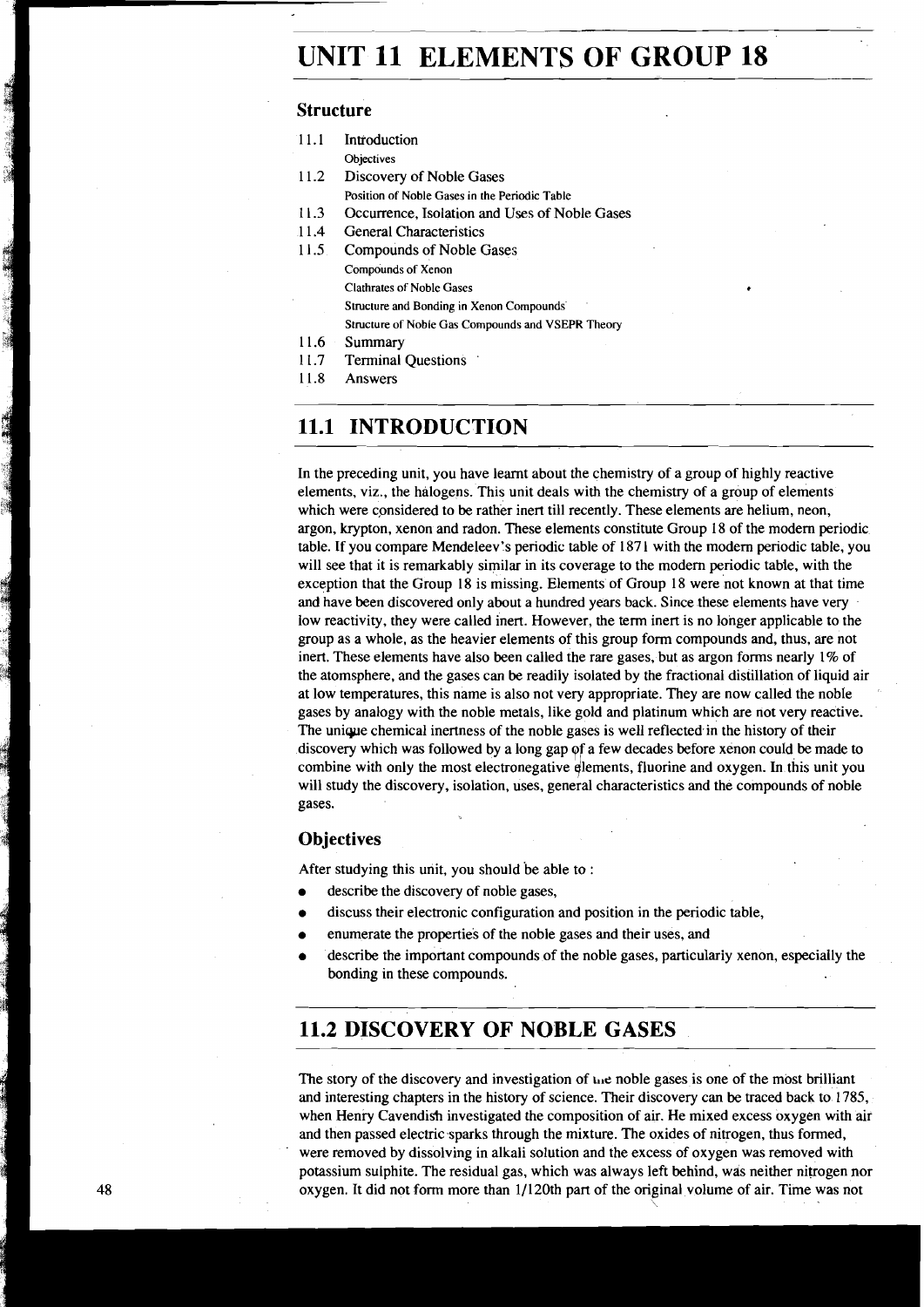6

1

**yel** ripe Tor the discovery of noble gases. What Cavendish had actually isolated was, of **Elements of Group 18**  course, a mixture of the noble gases, but he could not characterise them. It would be interesting for you to know that his figures about the volume of residual gas are remarkably close to the proportion of the noble gases in the atmosphere as we now know it. It was almost a century after the investigation of the composition of air by Cavendish that advances in spectroscopy, periodic classification and the study of radioactive elements made possible the discovery of all six noble gases.

Of all the noble gases, first came the discovery of helium, which is uniqlie in being the first element to be discovered extra-terrestrially before being found on the earth. In 1868 the French astronomer Pierre Janssen came to India to study the total eclipse of the sun. Using a spectroscope he observed a new yellow line close to the sodium D lines in the spectrum of the sun's chromosphere. This led two Englishmen, chemist E. Frankland and astronomer Sir J. Norman Lockyer to suggest the existence of a new element, which, qpropriqtely, they named helium, from the Greek word helios meaning the sun. The terrestrial existence of helium was established by Sir William Ramsay in 1895. He showed that a gas present in trace amounts in the uranium mineral, cleveite, has a spectrum identical with that of helium. Five years later, he and Travers isolated helium from air. Cady and McFarland discovered helium in natural gas in 1905 when they were asked to analyse a sample of natural gas that would not bum.

Most developments in noble gas chemistry date from Lord Rayleigh's observations in 1894. In order to test Prout's hypothesis, that the atomic weights of all elements are multiples of that of hydrogen, Rayleigh made accurate measurements of the densities of common gases and found, to his surprise that the density of nitrogen obtained from air by the removal of 02, C02 and **H20** was consistently about 0.5% higher than that of nitrogen obtained chemically from ammonia. He observed that a litre of nitrogen obtained from air weighed 1.2572 grams while a litre of nitrogen obtained from ammonia weighed only 1.2506 grams under the same conditions. This small difference of 0.0066 gram **m** a gram and a quarter made Rayleigh to suspect an undiscovered element in the atmosphere. This reflects not only the extraordinary experimental skill of Lord Rayleigh but also his scientific and objective method of thinking and working which led to the discovery of **i** whole new group of elements. '

Ramsay treated atmospheric nitrogen repeatedly with heated magnesium and found that a small amount of a much denser gas was left behind which would not combine with any other element. Lord Rayleigh and Sir W. Ramsay found that the residual gas showed spectral lines which were not observed earlier in the spectrum of any other element. In 1894, they announced the isolation of the noble gas which they named argon, from the Greek word argos meaning idle or lazy, because of its ineit nature. They also realised that argon could not be put with any of the other elements in the groups already identified in the periodic table.

In 1898, Sir William Ramsay and his assistant Morris W. Travers isolated neon (from the Greek word meaning new) by the fractional distillation of impure liquid oxygen. Shortly thereafter, they showed that the less volatile fractions of liquid air contain two other new elements, krypton (from the Greek word meaning hidden) and xenon (from the Greek word meaning stranger).

Element 86, the last member of the group is a short lived radioactive element. It was isolated and studied **in** 1902 by Rutherford and Soddy and has been named as radon as it is formed by radioactive decay of radium.

#### **11.2.1 Position of Noble Gases in the Periodic Table**

Due to their almost inert chemical nature, the noble.gases occupy a peculiar position in chemistry. Mendeleev had not left any vacant spaces for the noble gases in his periodic table although he had left such spaces for several other elements which were not known at that time. The reason was that he could not imagine the existence of a whole group of elements devoid of all chemical reactivity under ordinary conditions. Therefore, the discovery of the noble gases at the outset seemed to upset Mendeleev's scheme of classification of elements.

After studying the chemical nature of the noble gases, Ramsay introduced a new group in Mendeleev's periodic table to accommodate these elements. He placed this group after the halogens and before the alkali metals in the periodic table. As you have studied in Unit 1, in the long form of the periodic table, the noble gases occupy the last column of the table. The inclusion of the noble gases has actually improved the periodic table because it provides a **49**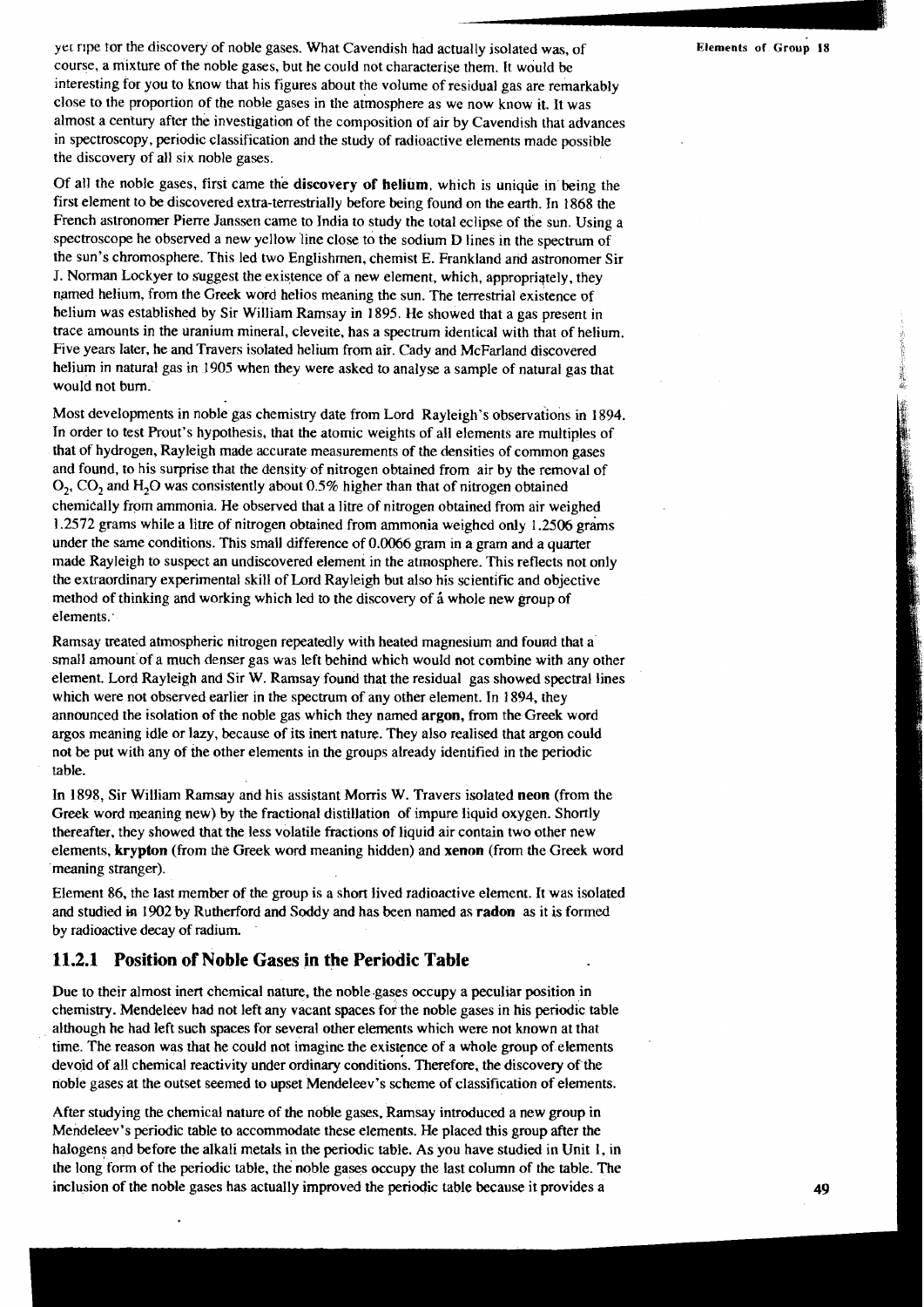**~BIOCL Ekmeats-I1** bridge between the strongly electronegative halogens and the strongly electropositive alkali metals.

> As you have studied in Unit 7 of the course, initially the group consisting of noble gases used to be tenned as the Group zero or the Group **VIII** A. But according to the latest IUPAC convention, number 18 has been assigned to this group. However, the position of the group in the periodic table remains unchanged, that is, after the halogens at the end of each perid.

> In the next section, you will study the occurrence, isolation and uses of noble gases. Before that you may like to **try** the foilowing SAQ.

#### SAQ 1

a) What were the reasons for late discovery of noble gases?

.................. ".... ..................................... " .. ..................................................... b) What made Lord Rayleigh suspect that there may be an additional element in air? 

## **113 OCCURRENCE, ISOLATION AND USES OF NOBLE GASES**

The noble gases constitute about 1.18% by volume of the dry air at sea level. Of all the noble gases, argon is the most abundant constituting 0.93% by volume of the dry air. As shown in Table 1 1.1, He, Ne Ar and Rn are also found occluded, though in very minute quantities, in igneous rocks. Certain natural spring waters contain small amounts of dissolved He, Ne and Ar. Large reserves of helium have been recently discovered in hot water springs of Bakreswar and Tantloi in West Bengal. The gas coming out of these springs contains about 1.8% of helium. Natural gas in certain parts of the world, particularly in U.S.A., contains as high as 7% of helium.

The principal source of Ne, Ar, Kr and Xe is air. Due to the difference in their boiling points (Table 11.1), these gases are separated by fractional distillation of liquid air. Although the concentration of helium in the air is five times that of Kr and sixty times that of Xe, recovery of He from this source is uneconomical. The main source of helium is natural gas, which consists predominantly of hydrocarbons and nitrogen. These are liquefied by cooling under pressure. The residual helium is purified by passing it over activated charcoal cooled with liquid air. The charcoal absorbs traces of heavier noble gases, leaving pure helium. Radon is obtained by allowing radium or any of its salts to decay for some weeks in a sealed vessel.

Helium, being very light and non-inflammable is used to lift weather balloons and to inflate Superconductivity is a phenomenon the tyres of large aircrafts, thereby increasing their payload. A mixture of 80% He and 20% resistance to the flow of electricity. It of the material offers no **in the material of the mate** O<sub>2</sub> is used in place of air for breathing by deep-sea divers. Because He is much less soluble **allow transmission** in blood than N<sub>2</sub>, it does not cause sickness by bubbling out when the pressure is released as of electrical energy with practically the diver comes to the surface. Boiling point of helium is the lowe **of electrical energy with practically** the diver comes to the surface. Boiling point of helium is the lowest of any known no loss. **no loss.** substance. Hence, it is extensively used in cryoscopy as a cryogen. You must have heard of superconductivity which is expected to bring revolutionary changes in our life. So far, helium provides the only practical means of studying and utilising such low temperature phenomena as superconductivity, though intensive research is golng on and claims have been made of achieving superconductivity in some materials at 125 K. Again, heat generated in the high temperature reactor (HTR) must be extracted by means of a suitable coolant. Helium serves as an excellent coolant in these reactors. It is also used as a flow gas in gas 50 **50 iguid chromatography and in microanalysis.** 

|                 | Composition of dry air | Gas % by volume B.P.(K) |  |
|-----------------|------------------------|-------------------------|--|
| N <sub>2</sub>  | 78.03                  | 77.2                    |  |
| O <sub>2</sub>  | 20.99                  | 90.1                    |  |
| Ar              | $0.93 -$<br>١          | 87.2                    |  |
| CO <sub>2</sub> | 0.033<br>A.            | 194.7                   |  |
| Ne              | 0.0018                 | 27.2                    |  |
| н,              | 0.0010                 | 20.2                    |  |
| He              | 0.0005                 | 4.2                     |  |
| . Kr            | 0.0001                 | 119.6                   |  |
| Xe              | 0.000008               | 165.1                   |  |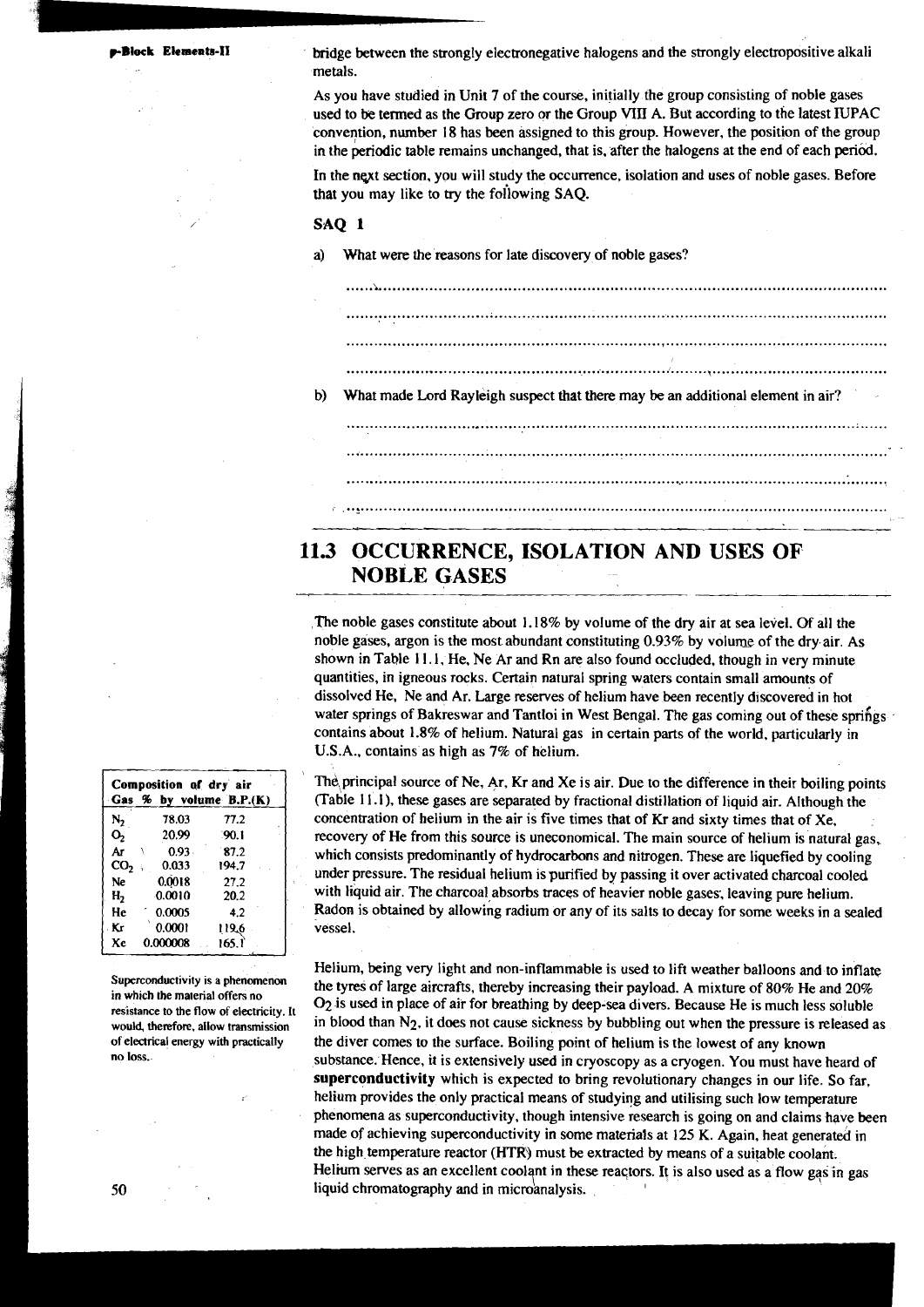Helium and argon are used to provide an inert atmosphere in some chemical reactions, in welding operations: of Mg, Al, Ti and stainless steel and in zone-refining of silicon and germanium. Argon is extensively used in place of nitrogen in incandescent electric bulbs and radio tubes to prevent the oxidation and evaporation of the metal filament. Neon, argon, krypton and xenon are used in discharge tubes-the so called neon lights for advertising, the colour produced depending upon the particular mixture of gases used. Radon finds a limited use in cancer treatment.

## **11.4 GENERAL CHARACTERISTICS.**

All the noble gas elements are colourless, odourless and tasteless monoatomic gases. Indeed, they are the only elements that exist as uncombined gaseous atoms at room temperature and one atmosphere pressure. Each atom, behaves as if it is effectively isolated. Some properties of noble gases are summarised in Table 11.1

| <b>Property</b>                                               | Helium<br>He       | Neon<br>Ne         | Argon<br>Ar             | Krypton<br>Kг             | Xenon<br>Xe            | Radon<br><b>Rn</b>                                              |
|---------------------------------------------------------------|--------------------|--------------------|-------------------------|---------------------------|------------------------|-----------------------------------------------------------------|
| Atomic number                                                 | $\overline{2}$     | 10 <sup>°</sup>    | 18                      | 36                        | 54                     | 86                                                              |
| Electronic configuration                                      | $1s^2$             | $[He]2s^2 2p^6$    | $\cdot$ [Ne] $3s^23p^6$ | [Ar] $3d^{10}$ $4s^24p^6$ | [Kr] $4d^{10}5s^25p^6$ | [Xe] $4f^{14}$ 5d <sup>10</sup> 6s <sup>2</sup> 6p <sup>6</sup> |
| Atomic weight                                                 | 4.0026             | 20.183             | 39.948                  | 83.80                     | 131.30                 | (222)                                                           |
| van der Waals radius (pm)                                     | $\blacksquare$     | 131                | 174                     | 189                       | 210                    | 215                                                             |
| Boiling point $(K)$                                           | 4.2                | 27.2               | 87.2                    | 119.6                     | 165.1                  | 211                                                             |
| Melting point $(K)$                                           | 1 at 26 atm        | 24                 | 84                      | 116                       | 161                    | 202                                                             |
| Density of liquid at b.p.<br>$(10^3 \times \text{kg m}^{-3})$ | $0.126 -$          | 1.20               | 1.40                    | 2.6                       | 3.06                   | 4.4                                                             |
| Ionisation energy<br>$(kJ \text{ mol}^{-1})$                  | 2372               | 2081               | 1520                    | 1350                      | 1170                   | 1037                                                            |
| <b>Electron</b> affinity<br>$(kJ \text{ mol}^{-1})$           | 54                 | 99                 |                         |                           |                        |                                                                 |
| Abundance in dry air<br>(ppm by volume)                       | 5.2                | 18.2               | 93.40                   | 1.14                      | 0.087                  | 0                                                               |
| Abundance in igneous<br>rocks (ppm by weight)                 | $3 \times 10^{-3}$ | $7 \times 10^{-5}$ | $4 \times 10^{-2}$      |                           |                        | $1.7 \times 10^{-10}$                                           |

**Table 11.1** : **Some properties of the noble gases** 

You can see from the Table that all the noble gases have eight electrons in their valence shell except helium which has only two-electrons. Till 1962, the noble gases were considered to be inert as their compounds were not known. Lewis and Kossel in formulating their **electronic theory of Valence** in 1916 stipulated that a grouping of eight electrons or an **octet** in the valence shell represents a very stable configuration. Hence, they proposed the octet rule. According to this, the reactions of elements can be explained in terms of their tendency to achieve stable electronic configuration of the nearest noble gas,  $ns^2np^6$ , by gaining, losing or sharing of electrons.

As all the noble gases have the stable  $1s^2$  orns<sup>2</sup>np<sup>6</sup> configuration, they have the highest ionisation energies compared to other elements in their periods. This reflects their reluctance for chemical reactivity. Analogously, the electron affinity of these elements is either zero or has a small positive value. Therefore, they are unable to accept electrons to form anions. As we go down the group, the ionisation energy of the noble gases decreases. Thus, there is an increase in chemical reactivity of the noble gases as we go down the group from helium to radon.

Since, there are no usual electron pair interactions between the noble gas atoms, the only interactions are weak van der Waals forces. Therefore, they have very low melting and boiling points in comparison with those of other elements of comparable atomic or molecular weights. In fact, melting and boiling points of helium are the lowest of any known substance. The van der Waals attraction between the molecules/atoms increases with the increase in the number of electrons per molecule or atom. Heavy molecules containing more electrons attract one another more strongly than the lighter molecules. Thus, the van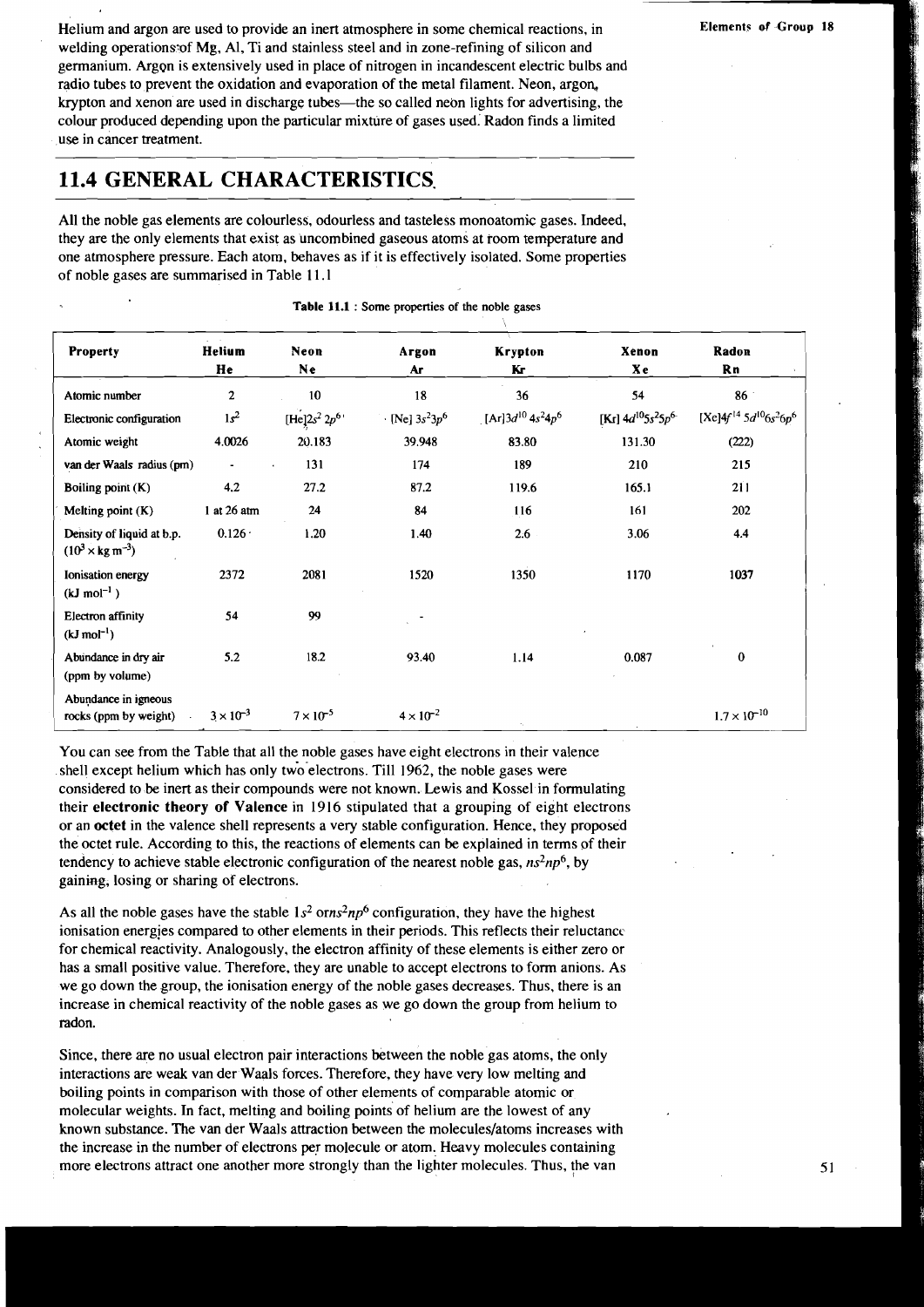a a componenta de la componenta de la componenta de la componenta de la componenta de la componenta de la comp<br>Componenta de la componenta de la componenta de la componenta de la componenta de la componenta de la componen

**p-Block Elements-II** der Waals forces between the noble gas atoms increase as we move down the group from helium to xenon. Consequently, melting and boiling points increase with the increase in atomic number.

> Helium has two isotopes,  ${}^{3}$ He and  ${}^{4}$ He. The latter constitutes almost 100% of atmospheric helium. While <sup>3</sup>He behaves normally, <sup>4</sup>He has strange properties. When cooled below 2.2 K at one atmosphere pressure, ordinary liquid 4He, called helium-I, changes to an abnormal form called helium-II. The temperature at which this transition of He-I to He-II takes place is known as Lambda point. Below this temperature, its thermal conductivity increases a million fold and the viscosity becomes effectively.zero, hence it is described as a superfluid.

> All the noble gases, especially helium, have tremendous ability to diffuse through almost all types of glass, rubber, PVC, etc.

#### **SAQ 2**

You have read above that boiling point is related to the binding forces in atoms/molecules. In noble gases, the atoms are held by van der Waals forces. Can you now explain in the space given below as to,

a) What is the relationship between the boiling.point and van der Waals forces?

|    | <b>A</b>                                                        |  |
|----|-----------------------------------------------------------------|--|
|    |                                                                 |  |
|    |                                                                 |  |
|    |                                                                 |  |
|    |                                                                 |  |
|    |                                                                 |  |
| b) | Why there is a steady increase in boiling points from He to Rn? |  |
|    |                                                                 |  |
|    |                                                                 |  |
|    |                                                                 |  |
|    |                                                                 |  |

## 11.5 COMPOUNDS OF NOBLE GASES

Xenon difluoride, XeF,, can now be made by a simple reaction of xenon and fluorine gases in a pyrex bulb in sunlight. But still the compounds of the noble gases were unknown until 1962. Is it not surprising that a compound which can be prepared so easily eluded the world of science for so long? One reason for this is that most of the reactions were camed out on argon, which was the most readily available, and the results of experiments on argon, were thought to apply to all noble gases. Moissan, in 1896, found that argon would not react with fluorine under any conditions. Secondly, attempts at reacting xenon with fluorine using electric discharge methods did not meet with success, although Pauling had predicted that some noble gas fluorides should be stable. Chemists were discouraged by these failures and also by the preconceived notion that the noble gases must be inert because of their stable configuration.

The first breakthrough in the noble gas compounds was achieved in 1960 by an English chemist Neil Bartlett. He was trying to make the newly discovered compound PtF<sub>6</sub>, instead he obtained a deep red compound containing oxygen. The X-ray diffraction picture of the red solid showed it to be the first known salt of dioxygenyl cation, i.e.,  $[O_2]^+$ [Pt $F_6$ ]. This showed that  $P$ t $F_6$  oxidises the oxygen molecule. Bartlett realised that xenon should form an analogous compound because the ionisation energy of xenon,  $1170 \text{ kJ}$  mol<sup>-1</sup>, is slightly lower than that of the oxygen molecule,  $1180 \text{ kJ}$  mol<sup>-1</sup>. When he brought xenon and PtF<sub>6</sub> together, he obtained an orange yellow solid, xenon hexafluoroplatinate,  $[Xe]^+ [PtF_\epsilon]^-$ . This opened the field for the study of the chemistry of noble gases.

True chemical bonding in the noble gases seems to be restricted to krypton, xenon and radon with fluorine or oxygen as ligands. None, however, combines with oxygen directly. The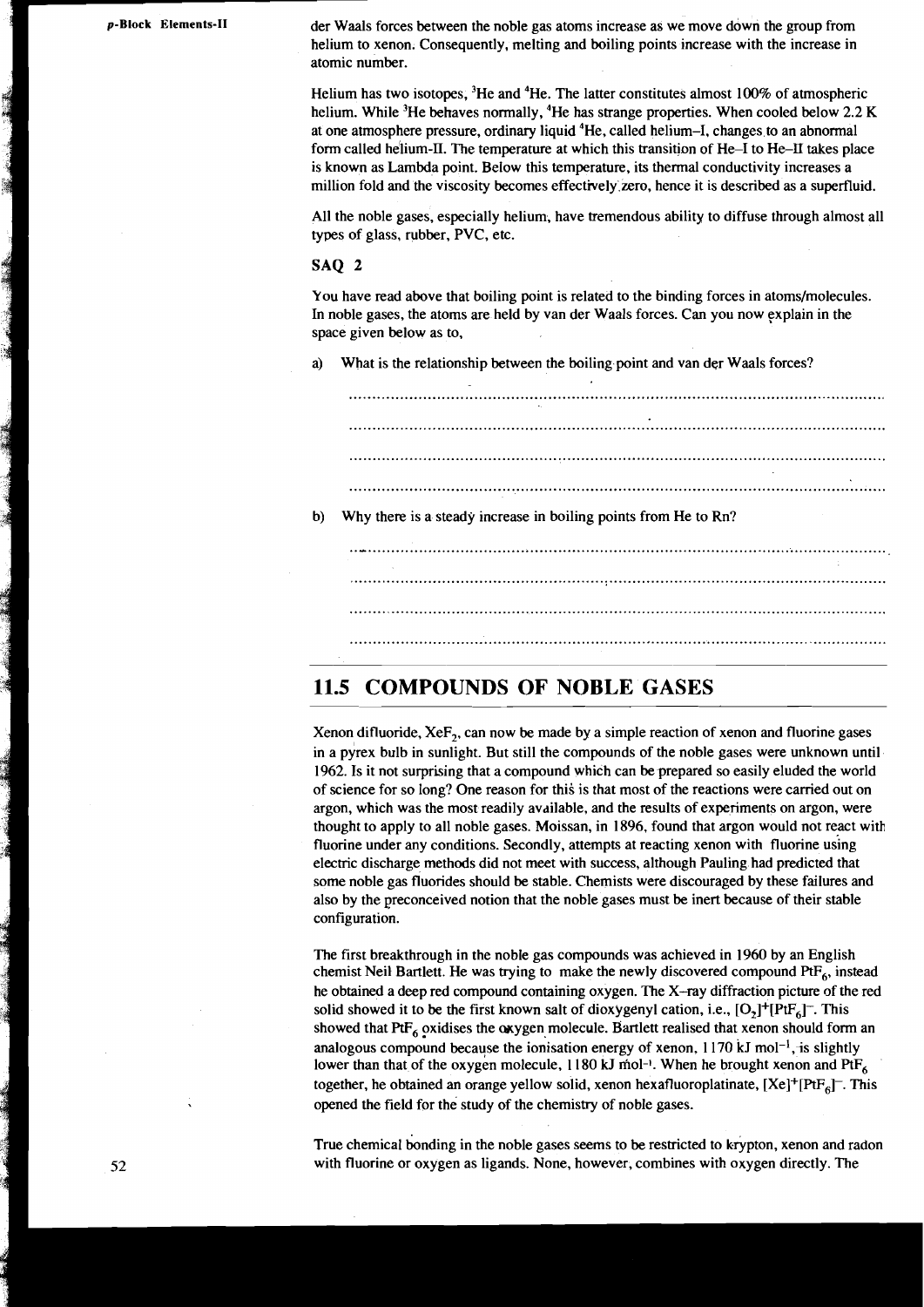oxides are made from the fluorides when they react with water. Krypton chemistry is limited Elements of Group 18 to the difluoride,  $KrF<sub>2</sub>$ , which is stable only below 353 K, and one or two complexes with fluorine bridges between krypton and another element. Radon is known to fonn atleast one fluoride, but its formula has not yet been established because of the vigorous disintegration<br>of the nucleus. Thus, the noble gas chemistry is effectively limited to the compounds of xenon.

#### 11.5.1 **Compounds of Xenon**

The chemistry of xenon is the most extensive in this group and the known oxidation states of Xe range from +2 to +8. Structural details of some of the more important compounds of Xe are listed in Table 11.2.

Xenon reacts directly with fluorine on heating the gases in a nickel vessel. The products depend upon the amount of fluorine present and the reaction conditions :

$$
Xe + F_2
$$
  
\n
$$
700 K, \text{ sealed vessel}
$$
  
\n
$$
Xe + 2F_2
$$
  
\n
$$
700 K, \text{ sealed vessel}
$$
  
\n
$$
Xe + 2F_2
$$
  
\n
$$
700 K, 6 \text{ atmosphere}
$$
  
\n1:20 mixture  
\n
$$
Xe + 3F_2
$$
  
\n500-600 K, 50-60 atmosphere  
\n
$$
300-600 K, 50-60 \text{ atmosphere}
$$

The compounds  $XeF_2$ ,  $XeF_4$  and  $XeF_6$  are white solids which can be sublimed at room temperature. The lower fluorides react with fluorine on heating under pressure forming higher fluorides. The fluorides are extremely strong oxidising and fluorinating agents. They react quantitatively with hydrogen.

| $XeF_2 + H_2$  | $\longrightarrow$ | $2HF + Xe$ |
|----------------|-------------------|------------|
| $XeF_4 + 2H_2$ | $\rightarrow$     | $4HF + Xe$ |
| $XeF_6 + 3H_2$ |                   | $6HF + Xe$ |

They oxidise chlorides to chlorine, iodides to iodine, cerium (111) to cerium (IV), Ag(1) to Ag(II),  $Cr(III)$  to  $Cr(VI)$  and  $Br(V)$  to  $Br(VII)$ :

|                      | 1:5 mixture                                               |                   |                                                                                                                                                                                                                                 |
|----------------------|-----------------------------------------------------------|-------------------|---------------------------------------------------------------------------------------------------------------------------------------------------------------------------------------------------------------------------------|
| $Xe + 2F_2$          | $\longrightarrow$ XeF <sub>4</sub><br>700 K, 6 atmosphere |                   |                                                                                                                                                                                                                                 |
| $Xe + 3F_2$ –        | 1:20 mixture                                              |                   | $\rightarrow$ XeF                                                                                                                                                                                                               |
|                      | 500-600 K, 50-60 atmosphere                               |                   |                                                                                                                                                                                                                                 |
| ively with hydrogen. |                                                           |                   | pounds $XeF_2$ , $XeF_4$ and $XeF_6$ are white solids which can be sublime<br>ure. The lower fluorides react with fluorine on heating under pressure<br>s. The fluorides are extremely strong oxidising and fluorinating agents |
| $XeF_2 + H_2$        |                                                           | $\rightarrow$     | $2HF + Xe$                                                                                                                                                                                                                      |
| $XeF_4 + 2H_2$       |                                                           | $\longrightarrow$ | 4HF + Xe                                                                                                                                                                                                                        |
| $XeF_6 + 3H_2$       | $\longrightarrow$ 6HF + Xe                                |                   |                                                                                                                                                                                                                                 |
|                      | $Cr(III)$ to $Cr(VI)$ and $Br(V)$ to $Br(VII)$ :          |                   | idise chlorides to chlorine, iodides to iodine, cerium (III) to cerium (I                                                                                                                                                       |
| $XeF_2 + 2HCl$       |                                                           |                   | $\longrightarrow$ $Xe + 2HF + Cl_2$                                                                                                                                                                                             |
| $XeF_4 + 4KI$        |                                                           |                   | $\longrightarrow$ $Xe + 4KF + 2I_2$                                                                                                                                                                                             |
|                      |                                                           |                   |                                                                                                                                                                                                                                 |
|                      | uorinate many compounds as well as elements :             |                   |                                                                                                                                                                                                                                 |
| $XeF_4 + 2SF_4$      |                                                           |                   | $Xe + 2SF_6$                                                                                                                                                                                                                    |
| $XeF_4 + Pt$         |                                                           | $\longrightarrow$ | $Xe + PtF_4$                                                                                                                                                                                                                    |
| $XeF_4 + 2C_6H_6$    | ————— <del>&gt;</del>                                     |                   | $Xe + 2C_6 H_5F + 2HF$                                                                                                                                                                                                          |
|                      |                                                           |                   | orides differ in their reactivity with water. $XeF_2$ dissolves unchanged in<br>s, but on standing, decomposition occurs slowly. Decomposition is a                                                                             |
|                      |                                                           |                   |                                                                                                                                                                                                                                 |

They fluorinate many compounds as well as elements :

| $XeF_4 + 2SF_4$   |               | $Xe + 2SF_6$          |
|-------------------|---------------|-----------------------|
| $XeF_4 + Pt$      |               | $Xe + PtF_A$          |
| $XeF_4 + 2C_6H_6$ | $\rightarrow$ | $Xe + 2C_6 H_5F + 2I$ |

The fluorides differ in their reactivity with water.  $XeF_2$  dissolves unchanged in water or acidic solutions, but on standing, decomposition occurs slowly. Decomposition is more rapid with alkali '

 $2XeF_2 + 2H_2O$   $\longrightarrow$   $2Xe + 4HF + O_2$ 

Reaction of  $XeF_4$  with water is violent since xenon trioxide,  $XeO_3$ , formed is highly explosive : .

$$
3XeF_4 + 6H_2O \quad \longrightarrow \quad 2Xe + XeO_3 + 12 HF + \frac{3}{2}O_2
$$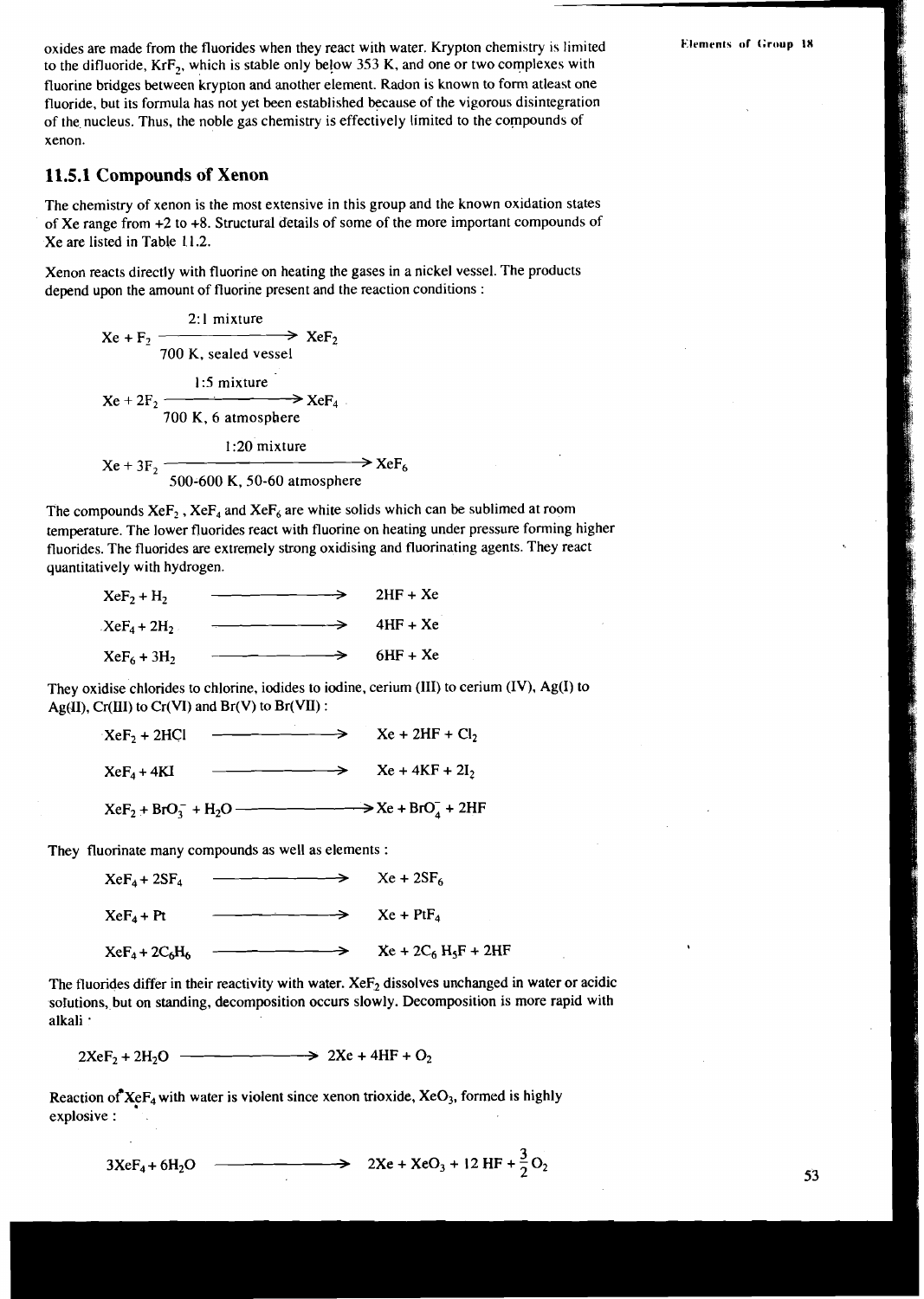a production of the contract of the contract of the contract of the contract of the contract of the contract of

**p-BIock** Elements-II **XeF**<sub>6</sub> also reacts violently with water and hydrolysis by atmospheric moisture gives the highly explosive solid  $XeO<sub>3</sub>$ :

With small quantities of water, partial hydrolysis occurs giving a colourless liquid xenon oxofluoride, XeOF<sub>4</sub>. The same product is formed when  $XeF_6$  reacts with silica or glass. Because of the stepwise reaction which finally produces the dangerous  $XeO<sub>3</sub>$ ,  $XeF<sub>6</sub>$  cannot be handled in glass or quartz apparatus.

| in glass or quartz apparatus. |                                                                  | all quantities of water, partial hydrolysis occurs giving a colourless liqu<br>ide, XeOF <sub>4</sub> . The same product is formed when $XeF_6$ reacts with silica o<br>of the stepwise reaction which finally produces the dangerous $XeO3$ , $Xe$ |
|-------------------------------|------------------------------------------------------------------|-----------------------------------------------------------------------------------------------------------------------------------------------------------------------------------------------------------------------------------------------------|
| $XeF_6 + H_2O$                | $XeOF4+2HF$                                                      |                                                                                                                                                                                                                                                     |
|                               | $2XeF_6 + SiO_2$ $\longrightarrow$ $2XeOF_4 + SiF_4$             |                                                                                                                                                                                                                                                     |
|                               |                                                                  |                                                                                                                                                                                                                                                     |
|                               | $2XeO_2F_2 + SiO_2$ 2XeO <sub>3</sub> + SiF <sub>4</sub>         |                                                                                                                                                                                                                                                     |
| te ion $HXeO_4^-$ :           |                                                                  | bes not ionise in aqueous solution, but in alkaline solution above pH 10                                                                                                                                                                            |
|                               | $XeO_3 + NaOH$ $\longrightarrow$ $\longrightarrow$ $Na^+ HXeO_4$ |                                                                                                                                                                                                                                                     |
|                               |                                                                  | sodium xenate                                                                                                                                                                                                                                       |
|                               |                                                                  | slowly disproportionate in alkaline solution to form perxenates and Xe                                                                                                                                                                              |
|                               |                                                                  |                                                                                                                                                                                                                                                     |
|                               |                                                                  | Perxenate ion                                                                                                                                                                                                                                       |
|                               | : hydrolysis of $XeF_6$ also forms perxenates :                  |                                                                                                                                                                                                                                                     |
|                               |                                                                  | $2XeF_6 + 16OH^ \longrightarrow$ $XeO_6^4 + Xe + O_2 + 12F^- + 8H$                                                                                                                                                                                  |
|                               |                                                                  |                                                                                                                                                                                                                                                     |

XeO, does not ionise in aqueous solution, but in alkaline solution above pH **10.5,** it forms the xenate ion  $HXeO<sub>A</sub>$ :

$$
XeO_3 + NaOH
$$
  
\n
$$
XeO_3 + NaOH
$$
  
\n
$$
XeO_4 + NaOH
$$
  
\n
$$
XeO_3 + NaOH
$$
  
\n
$$
SNeO_4 + 2OH^-
$$
  
\n
$$
XeO_4^4 - 2OH^-
$$
  
\n
$$
XeO_6^4 - Xe + O_2 + 2H_2O
$$
  
\n
$$
Perrenate ion
$$
  
\n
$$
Perrenate ion
$$

Alkaline hydrolysis of  $XeF_6$  also forms perxenates :

Perxenates are extremely powerful oxidising agents, and can oxidise HCl to  $Cl_2$ , H<sub>2</sub>O to  $O_2$ and Mn(II) to Mn(VII). With concentrated  $H_2SO_4$ , they give xenon tetroxide XeO<sub>4</sub>, which is volatile and explosive :

 $Ba_2XeO_6 + 2H_2SO_4$   $\longrightarrow$   $\longrightarrow$   $XeO_4 + 2BaSO_4 + 2H_2O$ 

XeF<sub>2</sub> acts as a fluoride donor and reacts with pentafluorides such as, PF<sub>5</sub>, AsF<sub>5</sub>, SbF<sub>5</sub>, NbF<sub>5</sub>, TaF<sub>5</sub>, RuF<sub>5</sub>, RhF<sub>5</sub>, IrF<sub>5</sub> and PtF<sub>5</sub> to form salts of the types  $[XeF]^+ [MF_6]^-, [XeF]^+$  $[M_2F_{11}]^-$  and  $[Xe_2F_3]^+[MF_6]^-$ . Xe $F_4$  is much less reactive in this respect and reacts only with the strongest F<sup> $-$ </sup> acceptors such as SbF<sub>5</sub> and BiF<sub>5</sub>. But XeF<sub>6</sub> combines with pentafluorides to yield 1 : 1 complexes such as,  $[XeF_5]^+[AsF_6]^-$  and  $[XeF_5]^+[PtF_6]^-$ .

Before proceeding to clathrates of noble gases, **try** the following SAQ related to xenon compounds.

#### **SAQ** 3

Complete the following reactions by writing the reaction conditions/products in the blank spaces given for each reaction.



#### **11.53 Clathrates of Noble Gases**

Crystalline clathrates or inclusion complexes of noble gases have long been known. In these complexes the noble gas atoms are trapped in cavities in the crystal lattice of certain other I compounds such as quinol **.or** water. The formation of claWtes seems **to** depend **cm** mlative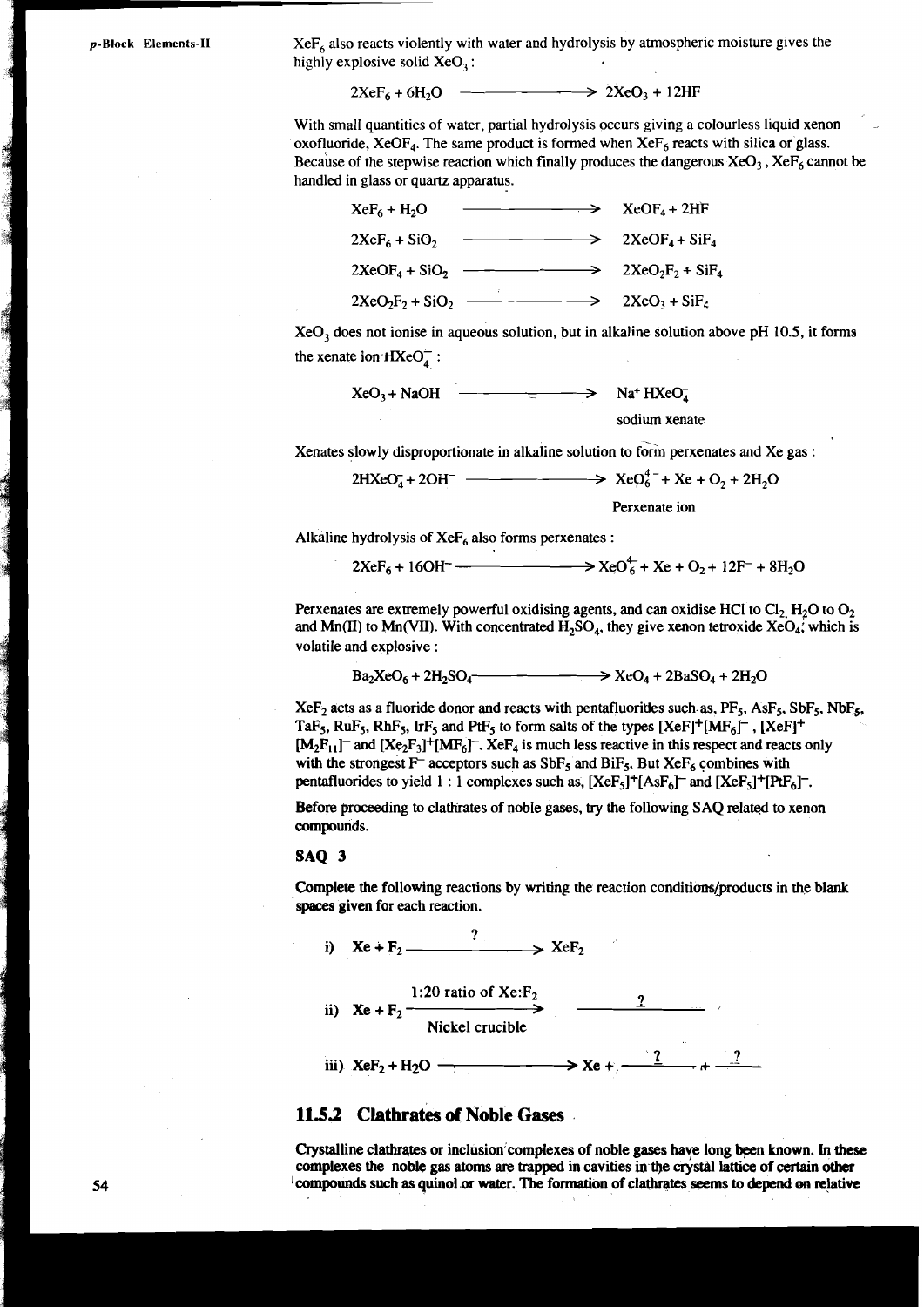molecular dimensions rather than on any particular chemical aft $n_{\text{max}}$ . The atoms or motecules of any substance, which are of a suitable size to fit in the cavities in the host lattice, can form clathrates. Thus,  $O_2$ ,  $SO_2$ ,  $H_2S$  and MeOH are examples of other substances which form clathrates with quinol.

When quinol is crystallised from its aqueous solution in the presence of heavier noble **gases**  like Ar, Kr or Xe under a pressure of 10-40 atmosphere, crystals of clathrates of the composition G.3Quinol are obtained. The crystals are quite stable and can persist for several years. However, when heated or dissolved in water, the gas escapes leaving behind quinol. Similarly, when water is allowed to freezelin the presence of Ar. **Kr** or Xe under pressure, atoms of noble gas get trapped in the crystal lattice of ice giving clathrates corresponding to the composition, 8G.46H<sub>2</sub>O. These clathrates are also known as the noble gas hydrates. You can seethe hydrates may not be stoichiometric since the degree **to** which the\cavities are filled depends on the partial pressure of the guest material.

The hydrates increase in thermal stability down the group as the noble gases become more polarisable. With xenon, at a partial pressure of one atmosphere, the hydrate is stable upto 275 K. Because of their very low polarisability, shall size and low boiling points, no hydrates of helium and neon have been prepared. Clathrates provide a means of storing noble gases and of handling the various radioactive isotopes of Kr and Xe which are produced in nuclear reactors.

#### **SAQ 4**

Explain briefly :

i) Why no compounds of He and Ne are known?

| Why noble gas compounds are formed only with $O_2$ and $F_2$ ?     |  |  |  |
|--------------------------------------------------------------------|--|--|--|
|                                                                    |  |  |  |
|                                                                    |  |  |  |
|                                                                    |  |  |  |
|                                                                    |  |  |  |
|                                                                    |  |  |  |
|                                                                    |  |  |  |
| $\sim$                                                             |  |  |  |
|                                                                    |  |  |  |
|                                                                    |  |  |  |
|                                                                    |  |  |  |
|                                                                    |  |  |  |
| Why does the tendency to form clathrates increase down the group.? |  |  |  |
|                                                                    |  |  |  |
|                                                                    |  |  |  |
|                                                                    |  |  |  |
|                                                                    |  |  |  |
|                                                                    |  |  |  |
|                                                                    |  |  |  |
|                                                                    |  |  |  |
|                                                                    |  |  |  |

## **11.5.3 Structure and Bonding in Xenon Compounds**

You would recall that prior to 1962, it was widely believed that the noble gases are chemically inert because of the stability of their electronic configurations. However, the discovery that their compounds could be prepared, made it necessary that some description be given of the nature of bonding in the compounds they form. The nature of the bonds and the orbitals used for bonding in the compounds of noble gases is of great interest. It has been the subject of considerable coatroversy as will be evldent from the discussion of bonding in some individual xenon compounds.

#### **Xenon Difluoride**

It is a linear molecule. Bonding in  $XeF_2$  may be explained with the help of Valence Bond Theory (cf. Unit 4, Block 1, Atoms & Molecules course). An electron from the *Sp* level of Xe is promoted to the 5d level, followed by  $sp<sup>3</sup>d$  hybridisation.

The **crystal lattice** with cavities is **cal\ed +e host. substam entrapped in it is called the guest.**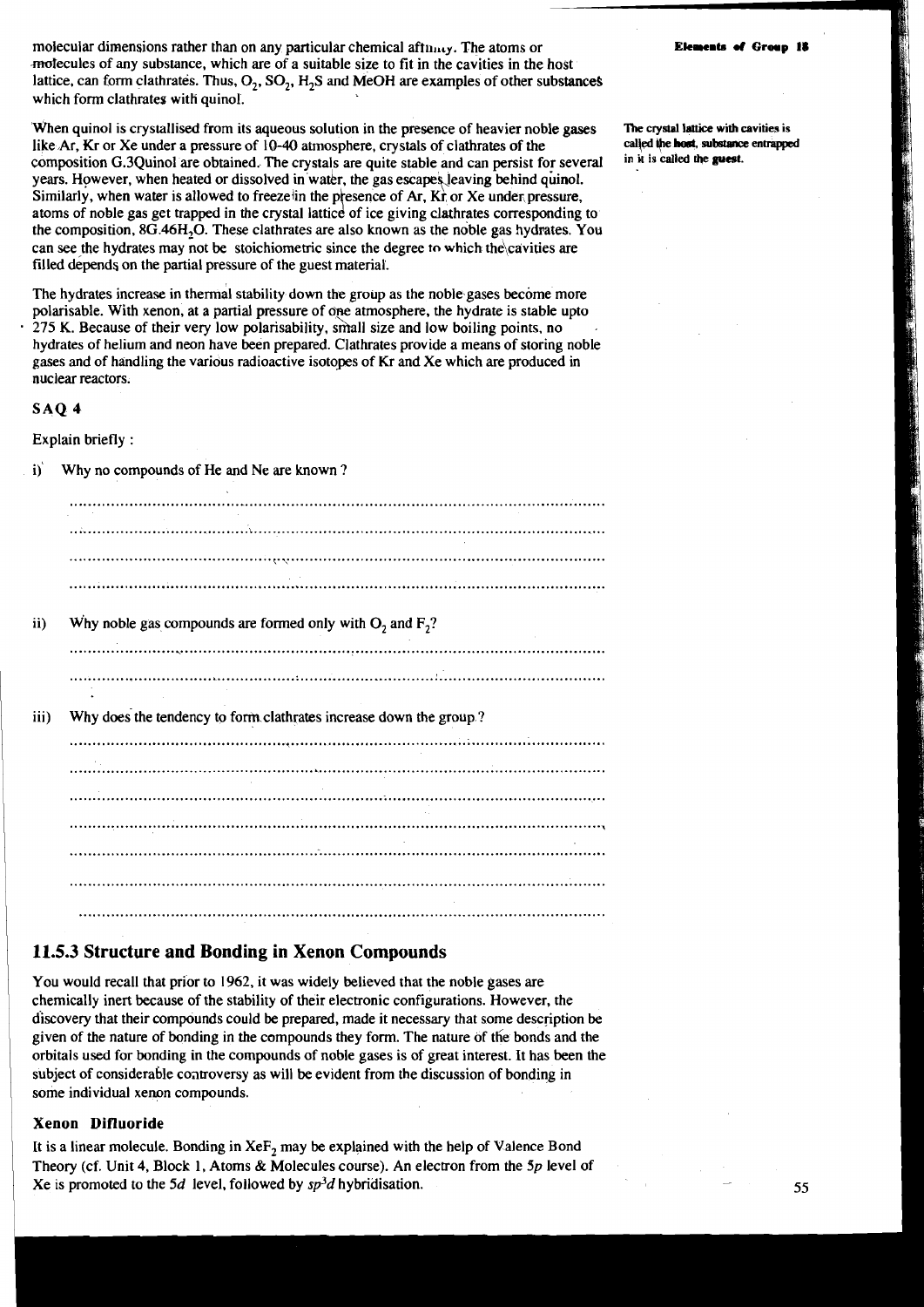p-Block Elements-II



**Fig. 11.1: Structure of XeF<sub>2</sub>** 

 $5s$  $5p$  $\mathcal{A}$  $\frac{1}{\sqrt{11}}$   $\frac{1}{\sqrt{11}}$   $\frac{1}{\sqrt{11}}$   $\frac{1}{\sqrt{11}}$  $x_e$  atom in ground state  $\begin{array}{|c|c|c|c|c|c|c|}\n\hline\n1 & 1 & 1 & 1\n\end{array}$ <br>  $x_e$  atom in excited state  $\begin{array}{|c|c|c|c|}\n\hline\n1 & 1 & 1\n\end{array}$ 1

#### $s p<sup>3</sup>d$ -hybridisation

The two unpaired electrons in axial orbitals form bonds with two fluorine atoms and three lone pairs occupy the equatorial positions of the trigonal bipyramid giving rise to a linear molecule as shown in Fig. 11.1.

The objection to this model is that the  $5d$  orbital of Xe appears to be too large and too high in energy to participate in hybridisation. However, it has been suggested that the highly electronegative atoms like fluorine cause a large contraction in the size of the  $d$  orbitals enabling them to participate in bonding.

Molecular orbital approach irivolving three-centre four electron bonds has been found more acceptable. The outer electronic configuration of the atoms involved in bonding are:

|  | 5s $5p_x 5p_y 5p_z$ 2s |  |  |                                  | $2p_x$ $2p_y$ $2p_z$ |
|--|------------------------|--|--|----------------------------------|----------------------|
|  |                        |  |  | $Xe$ 11 11 11 11; $F$ 12 11 11 1 |                      |

It is assumed that the 5p, orbital of xenon and the  $2p$ , orbital of the two fluorine atoms are involved in bonding. These three atomic orbitals combine to give three molecular orbitals, one bonding, one nonbonding and one antibonding which can be represented as shown in Fig. 1 1.2.

| F<br>$\bigoplus \mathfrak{S}_r$ | Xe<br>- GC 1                              | F<br>$-\Upsilon$ + $\Upsilon$ | antibonding | (orbitals have wrong symmetry<br>for overlap).                                                                                                     |
|---------------------------------|-------------------------------------------|-------------------------------|-------------|----------------------------------------------------------------------------------------------------------------------------------------------------|
| 14A -                           | $-\left(-\right)\left(\frac{1}{2}\right)$ | $\left( -\frac{1}{2} \right)$ | nonbonding  | $(5p,$ orbital of Xe has no<br>contribution, since the bonding effect in<br>one half is cancelled by the antibonding<br>effect in the other half). |
| ्भि                             | $(+\lambda -)$ .                          | $\sim$ ( $\rightarrow$ +)     | bonding     | (orbitals have correct symmetry for<br>overlap).                                                                                                   |

**Fig. 11.2 :** Molecular orbital representation of the 3- centre 4- electron bond in XeF<sub>2</sub>. . The three original atomic orbitals contained four electrons. These occupy the molecular orbitals of lowest energy as shown in Fig. 11.3.



Fig . 11.3 : Molecular orbital energy level diagram for XeF<sub>2</sub> molecule.

A linear arrangement of the atoms gives the best overlap of orbitals, in accordance with the observed structure. The situation is similar to that in the boron hydrides, where there are three-centre B-H-B bonds (refer Unit 6), except that in XeF<sub>2</sub> there are four electrons involved compared with two electrons in the boranes.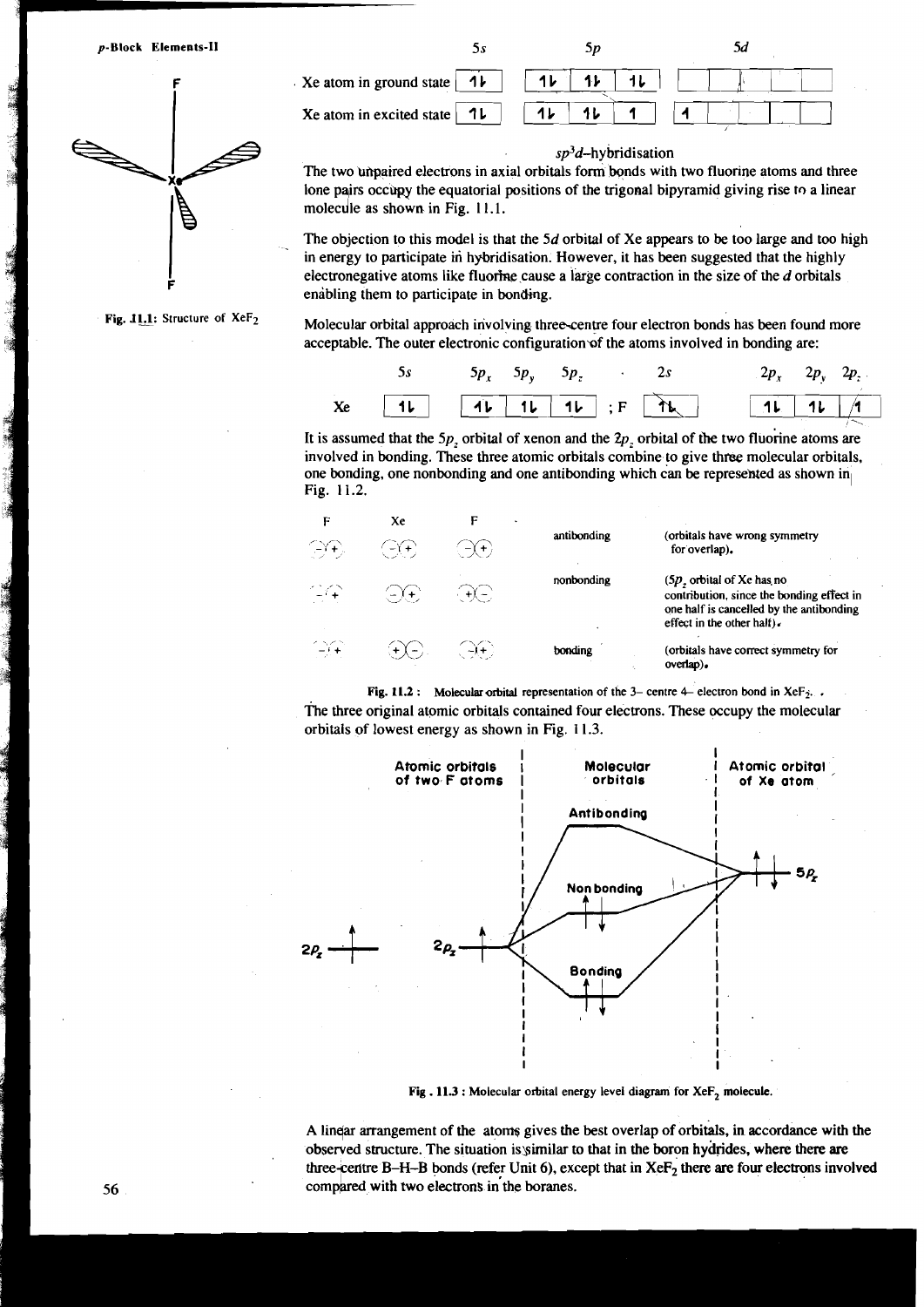## **Xenon Tetrafluoride Elements of Group 18**

The structure of  $XeF_4$  is square planar (Fig. 11.4). The Valence Bond Theory explains this by promoting two electrons resulting in  $sp<sup>3</sup>d<sup>2</sup>$  hybridisation. Two of the positions on the octahedron are occupied by two lone pairs. This gives rise to a square planar structure.



The alternative explanation is that in  $XeF_A$ , the Xe atom binds to four F atoms by using two of its p orbitals to form two three-centre molecular orbitals at right angle to each other, thus giving a square planar shape.

#### **Xenon Hexafluoride**

According to Valence Bond approach, 3 electrons are promoted and the hybridisation is  $sp^3d^3$ which predicts a pentagonal bipyramidal or capped octahetral structure as shown in Fig. 11.5.



According to M.O. theory, the structure of  $XeF_6$  can be explained by considering three threecentre molecular orbitals mutually at right angles and giving a regular octahedral shape. Thus, **M.O.** theory fails here to predict the correct structure. A more detailed discussion regarding this can be found in higher courses in the subject.

### **11.5.4 Molecular Shapes of Noble Gas Compounds and Valence Shell Electron Pair Repulsion (VSEPR) Theory**

Thus, we have seen above that neither the Valence Bond approach nor the Molecular Orbital tneory is able to explain the bonding in all the noble gas compounds. The approach which has given the most rational explanation about the stereochemistry of noble gas compounds and provided the most readily visualised description of their shapes is the Valence Shell Electron Pair Repulsion Theory (VSEPR) of Gillispie and Nyholm. You may have come across this in Unit 3 of **Atoms and Molecules** course. To recollect, this theory assumes that stereochemistry is determined by the repulsions between valence shell electron pairs. both bonding and nonbonding, and that the latter exert the stronger effect. Thus in XeF<sub>2</sub>, the valence shell of Xe atom has ten electrons, eight from the Xe atom and one each from the two F atoms. These are distributed in five pairs, two bonding and three nonbonding, which are directed to the corners of a trigonal bipyramid. Because of their greater mutual repulsion, the three nonbonding pairs are situated in the equatorial plane at  $120^{\circ}$  to each other, leaving the two bonding pairs perpendicular to the plane arid so producing a linear F-Xe-F molecule.

In the same way,  $X \in F_4$  with six electron pairs is considered as pseudo-octahedral with its two nonbonding pairs opposite to each other leaving the four F bonds in a plane around Xe.

More distinctively, the seven electron pairs around Xe in  $XeF_6$  suggest the possibility of a non-regular octahedral geometry and imply a distorted structure based on either monocapped octahedral or a pentagonal pyramidal arrangement of electron pairs, with the Xe-F bonds bending away from the protruding nonbonding pair.

It will be interesting to devise similar rationalisations for the xenon oxides. Three electron pairs of the Xe atom can be used to complete the octet of three oxygen atoms, leaving one lone pair on xenon. This gives a trigonal pyramidal shape to  $XeO<sub>3</sub>$  molecule (Fig. 11.6). Similarly in xenon tetroxide, four electron pairs from xenon can coordinate with each of the four oxygens forming a tetrahedral molecule (Fig. 1 1.7). Such coordination, however, leaves a rather high positive charge on the central atom. The tetrahedral silicate, phosphate and sulphate ions, which are isoelectronic with  $XeO<sub>4</sub>$ , are stabilised by  $p\pi-d\pi$  back bonding in which lone-pair electrons on oxygen spend some time in  $d$  orbitals on the central atom. This helps to even out the charge distribution. But  $5d$  orbitals of xenon are ill-matched with 2p orbitals of oxygen, thus weak Xe-O bond is consistent with rather little  $p\pi$ -d $\pi$  bonding and considerable polar character. Structural details of some xenon compounds based on VSEPR theory are given in Table 1 1.2. Although chemists were taken by surprise by the noble gas compounds, but as you can see, these were soon found to be readily accommodated by current bonding theories.



**Fig 11.4** : Structure **of** XeF,



**Fig. 11.5** : Structure **of** XeF,



**Fig. 11.6 : Structure of XeO<sub>3</sub>** 



**Fig. 11.7 : Structure of XeO**<sub>4</sub>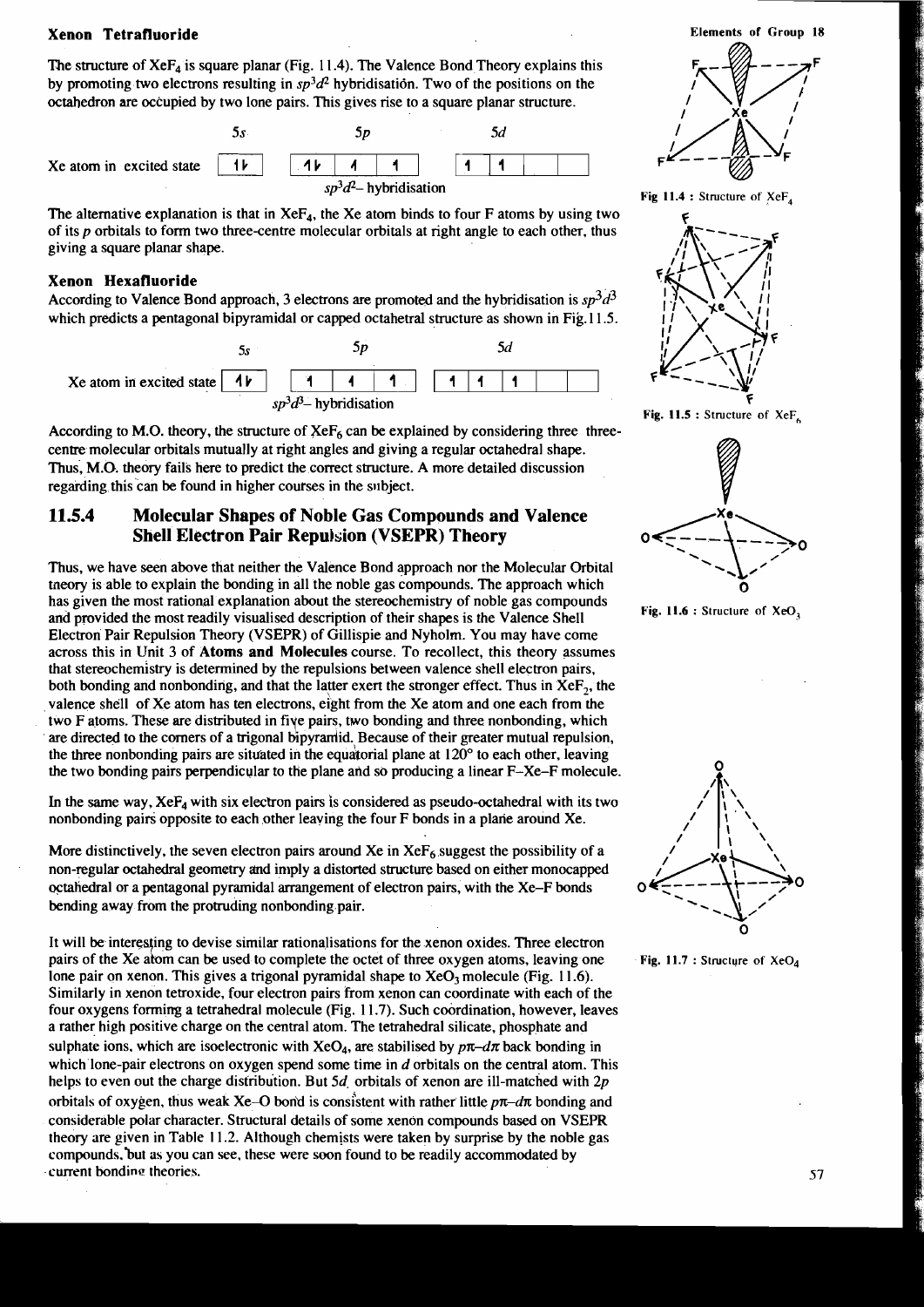**BELLEY BOOK** 

**ROLL** 

**p-Block Elements-II** *x Table 11.2: Structures of some important xenon compounds* 

ø

| Compound                        | Oxidation<br>State of<br>Xe | No. of electron<br>pairs around Xe |                | <b>Structure</b>         | Remarks                 |                                                                                                                                                |
|---------------------------------|-----------------------------|------------------------------------|----------------|--------------------------|-------------------------|------------------------------------------------------------------------------------------------------------------------------------------------|
|                                 |                             | Bond<br>pairs                      | Lone<br>pairs  | <b>Total</b>             |                         |                                                                                                                                                |
| XeF,                            | $+$ II                      | $\overline{c}$                     | 3              | 5                        | Linear                  | Lone pairs occupy<br>equatorial positions of<br>trigonal bipyramid                                                                             |
| $XeF_a$                         | $-IV$                       | 4                                  | $\overline{c}$ | 6                        | Square<br>planar        | One lone pair above and the<br>other below the plane of<br>molecule                                                                            |
| $XeF_6$                         | $+VI$                       | 6                                  | 1              | $\overline{\phantom{a}}$ | Distorted<br>octahedral | Lone pair either at the<br>centre of a face or at the<br>midpoint of an edge                                                                   |
| XeO <sub>3</sub>                | $+VI$                       | 6                                  | 1              | $\overline{\phantom{a}}$ | Trigonal<br>pyramidal   | Bond pairs are in three<br>double bonds, lone pair<br>protruding from the apex of<br>the pyramid                                               |
| XeO <sub>4</sub>                | $+VIII$                     | 8                                  |                | 8                        | Tetrahedral             | Bond pairs are in<br>four double bonds                                                                                                         |
| XeO <sub>2</sub> F <sub>2</sub> | $+VI$                       | 6                                  | 1              | $\mathcal{I}$            | see-saw                 | Four bond pairs in two<br>Xe=O bonds, two bond<br>pairs in two Xe-F bonds,<br>lone pair occupying one<br>equatorial site                       |
| XeOF <sub>4</sub>               | +VI                         | 6                                  | $\mathbf{I}$   | 7                        | Square<br>pyramidal     | Two bond pairs in<br>Xe=O bond, four bond pairs<br>in four Xe-F bonds, lone<br>pair protruding from the<br>base                                |
| XeOF,                           | +IV                         | 4                                  | $\overline{c}$ | 6                        | 'T' shaped              | Two bond pairs in Xe=O<br>bond, two bond pairs in<br>two Xe-F bonds, lone<br>pairs occupying two<br>equatorial sites of trigonal<br>bipyramid. |

#### SAQ **5**

Given below in Column I are the few expected compounds of noble gases. Write down in Column **I1** the shapes of these compounds on the basis of VSEPR theory.

| Column I                | Column II          |
|-------------------------|--------------------|
| $(i)$ XeF <sub>4</sub>  | and the control of |
| $(ii) \qquad XeOF_A$    |                    |
| (iii) $XeO_4$           |                    |
| $(iv)$ XeF <sub>6</sub> |                    |
|                         |                    |

## **11.6 SUMMARY**

Let us now recall what you have learnt in this unit :

- The atmosphere surrounding the earth is a mixture of gases consisting of nitrogen (78%), oxygen (21%), noble gases (1%), some other gases like  $CO<sub>2</sub>$  and air pollutants.
- Noble gases were discovered in the order : helium in 1868, then neon, argon, krypton and xenon in the 1890s and finally radon in 1902.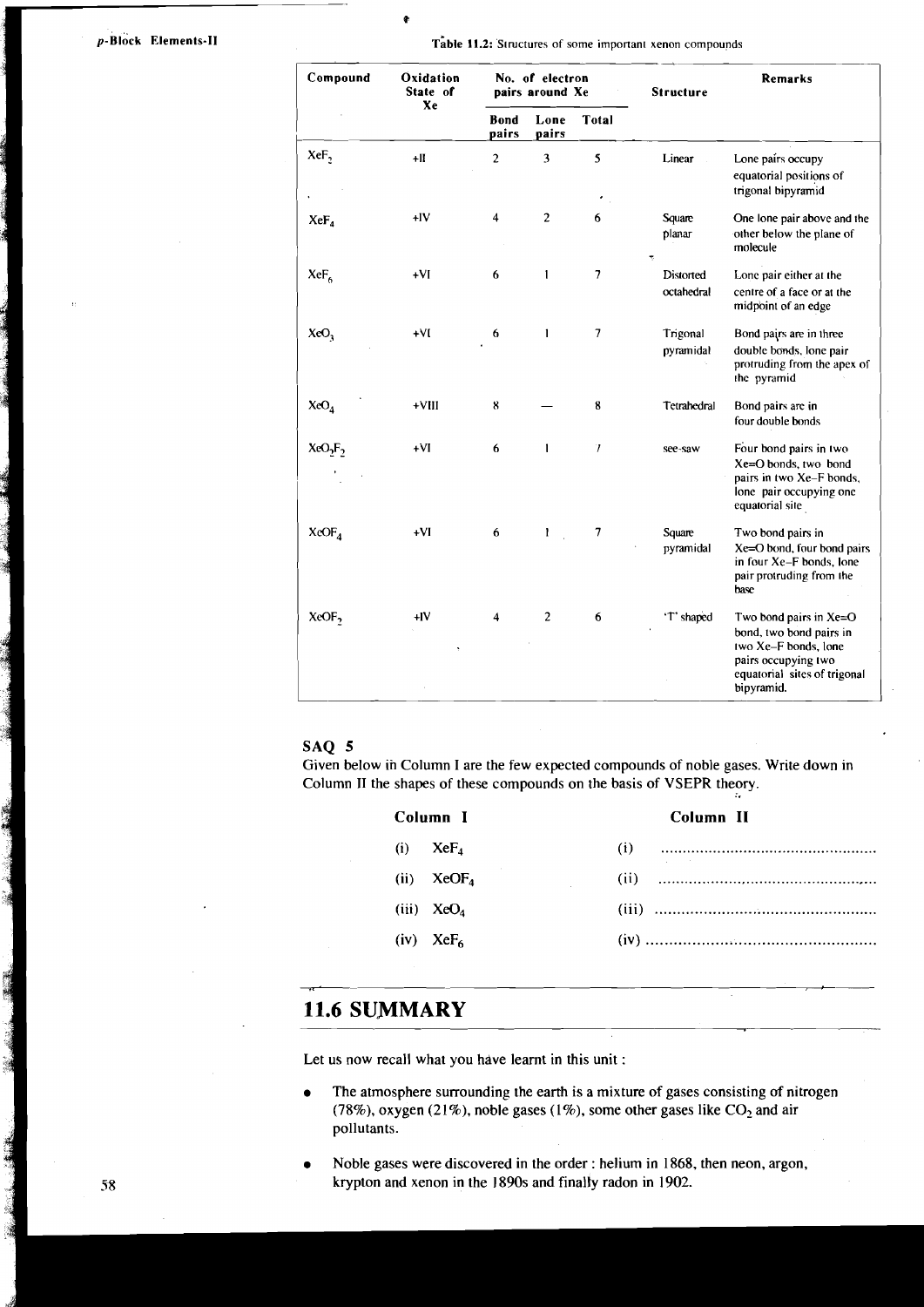- The characteristic stable electronic configuration of noble gases is  $1s^2$  or  $ns^2np^6$ . They have the highest ionisation energies and the lowest electron affinity, melting and boiling points and heat of vaporisation in their periods.
- Noble gases have various applications like as coolants and for providing inert  $\bullet$ atmosphere. Their chemistry is limited due to the exceptional stability of their closed valence shells. Only xenon reacts directly with fluorine forming fluorides. Oxides may be prepared by the reaction of water with fluorides.
- The shapes of xenon compounds can usually be explained with. the help of Valence Shell Electron Pair Repulsion Theory.

#### 11.7 **TERMINAL QUESTIONS**

- 1. How did the terrestrial helium originate?
- *2* What are the factors which led Bartlett to think that Xe can be oxidised by *RFb.*
- **3** Would you expect nitrogen to form a compound of the type N; *IRF6]* ? Give reason for your answer. (Ionisation energy of  $N_2$  is 1403 kJ mol<sup>-1</sup>)
- 4 Would you expect radon to form more stable compounds than xenon? If so why ?
- 5 Work out the oxidation states of xenon in  $XeF_2$ ,  $XeF_4$  and  $XeF_6$ .

## **11.8 ANSWERS**

#### **Self-assessment Questions**

- 1 a) Chemical inertness of lighter noble gases, i.e., He, Ne and Ar, and rare abundance of comparatively reactive noble gases, i.e, Kr, Xe and Rn were the reasons for the late discovery of noble gases.
	- b) Lord Raleigh found that the density of nitrogen isolated from air was consistently about 0.5% higher than that of the nitrogen obtained chemically from ammonia. This observation made Lord Raleigh suspect that there may be an additional gaseous element in air.
- *<sup>2</sup>*a) Boiling point is directly proportional to the van der Waals forces between the atoms/molecules. More is the force of attraction, higher is the temperature required to overcome these binding forces and higher will be the boiling point.
	- b) As we move down the group from He to Rn, the van der Waals force of attraction between the noble gas atoms increases giving rise to a steady increase in boiling points.
- 3 i) 2 : 1 ratio of Xe :  $F_2$ , nickel crucible
	- ii)  $XeF_6$
	- iii)  $2HF + 1/2O_2$
- **<sup>4</sup>**i) Valence shells of He and Ne are completely filled, so they have no tendency to lose, gain or share electrons. Because of these reasons, compounds of He and Ne are not known.
	- ii) Because the noble gases have extremely low reactivity, they need the strongest oxidising agents to form compounds.
	- iii) In clathrates, the noble gases are held by weak van der Waals forces which increase with the increase in the polarisability of the noble gas down the group. Therefore, the tendency to form clathrates increases down the group.

! *5* i) Square planar

ii) Square pyramidal